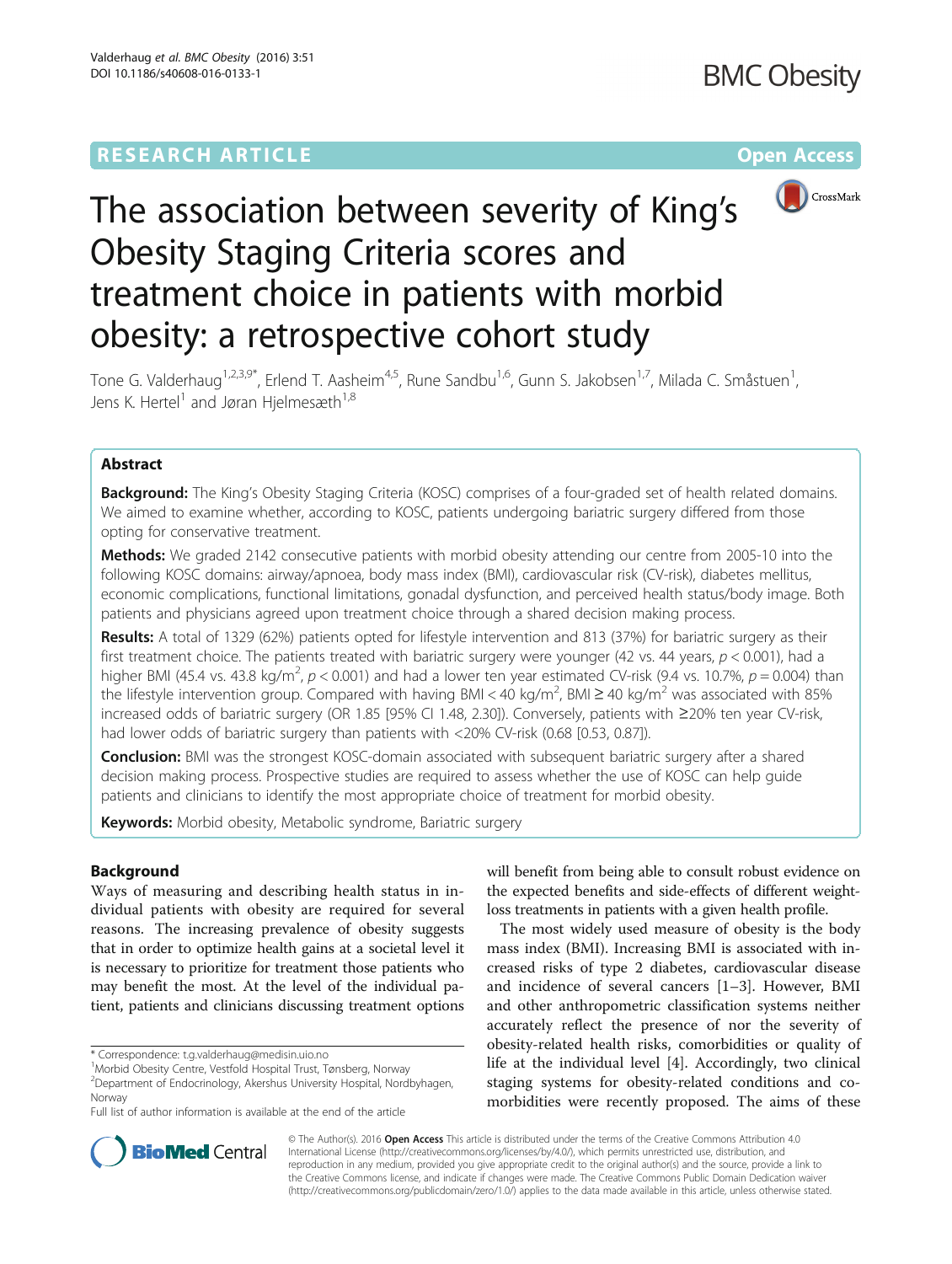systems were to take a more holistic approach to describing health status in individual patients, and to help define a clear indication for obesity treatment as well as to identify patients who might benefit the most from bariatric surgery [[5](#page-6-0)–[8](#page-6-0)]. The Edmonton's Obesity Staging System (EOSS) classifies patients with BMI ≥30 kg/m<sup>2</sup> according to a medical, mental and functional axis [\[7](#page-6-0)]. The King's Obesity Staging Criteria (KOSC) classifies patients into nine domains, within which each patient is assigned a stage from 0 to 3 [[6, 9\]](#page-6-0).

In this study, we aimed to retrospectively assess if, according to the KOSC, patients who underwent bariatric surgery at a tertiary care centre differed from those opting for non-surgical treatment. We hypothesized that patients who underwent bariatric surgery would have higher scores according to KOSC in most domains, indicating more obesity related co-morbidities.

# Methods

# Design and study population

Treatment seeking patients with morbid obesity who were referred from local hospitals to a tertiary care centre (the Morbid Obesity Centre, Vestfold Hospital Trust) in southern Norway and who accepted to be enrolled in the Registry- and Biobank study from November 28th 2005 until August 6th 2010, were assessed for eligibility. Of 2184 patients, 42 patients with BMI  $\langle 35 \text{ kg/m}^2 \rangle$  did not fulfil the criteria for bariatric surgery and were excluded from the study, leaving 2142 treatment seeking patients eligible for bariatric surgery to be included in the final analysis. A total of 2075 (98%) of the study participants were Caucasians. Data was missing for the following KOSC domains: domain A;  $n = 10$ , domain C;  $n = 13$ , domain D;  $n = 3$ , domain E;  $n = 420$ , domain F;  $n = 582$ . The data representing domain E and domain F were included in the database from May 2007. The patients were provided comprehensive information about both the risks and benefits of different treatment methods. Together patients and physicians agreed upon the most appropriate choice of therapy; either bariatric surgery or intensive lifestyle intervention (shared decision making) [[10](#page-6-0), [11\]](#page-6-0). A total of 157 (7%) study participants treated with lifestyle intervention first and bariatric surgery thereafter were included in the lifestyle intervention group. The overall median (range) time from the first consultation until surgery was 21 (380) months. The wait time for surgery in the subgroup of patients who chose lifestyle intervention first and then bariatric surgery was longer than for patients who chose bariatric surgery first (median 37 [11–80] months vs. 19 [3–78] months,  $p < 0.001$ ). The final patient included in the study underwent bariatric surgery on May 7th 2013. Treatment of morbid

obesity is financed through the universal health care system in Norway. Thus, the patients were able to choose between intensive lifestyle intervention and bariatric surgery independent of their financial status. The study was approved by the Regional Committee for Medical and Health Research Ethics (S-05175). The participants provided written informed consent, and the study was performed in accordance with the Declaration of Helsinki [[12\]](#page-6-0).

# Data collection and definitions

Data on patient history of obesity related comorbidities were retrieved in a clinical setting, as described previously [[13\]](#page-6-0). All anthropometric and blood pressure measurements were performed by trained study personnel. Blood pressure was measured with an appropriate cuff after at least 5 min rest with the patient seated in an upright position. Three measurements were registered and the average of the second and the third measurement was used in the study. We defined metabolic syndrome (MetS) according to the joint interim statement, of the International Diabetes Federation Task, Force on Epidemiology and Prevention; National Heart, Lung, and Blood Institute; American Heart Association; World Heart Federation; International Atherosclerosis Society; and International Association for the Study of Obesity (2009) [\[14\]](#page-6-0). The criteria for MetS were fulfilled if  $WC \ge$ 80 cm (women) or  $\geq$  94 cm (men) combined with a minimum of two out of four criteria present: 1) low HDL-cholesterol; HDL-cholesterol <1.3 mmol/L (women)/ HDL-cholesterol <1.0 mmol/L (men), 2) hypertriglyceridemia; triglycerides ≥1.7 mmol/L, 3) raised blood pressure; systolic blood pressure ≥130 mmHg or diastolic blood pressure ≥85 mmHg, or use of blood pressure lowering medication, and 4) dysglycemia; fasting serum glucose  $\geq 5.6$  mmol/L or known diabetes mellitus. In addition, patients who used lipid lowering drugs fulfilled the lipid criteria for MetS, patients who used antihypertensive drugs fulfilled the blood pressure criteria for MetS and patients who used glucose lowering drugs fulfilled the glucose criteria for MetS.

# Applied kings obesity staging criteria

The applied KOSC are presented in Table [1,](#page-2-0) including the domains A; airway/apnoea, B; BMI, C; cardiovascular (CV) risk, D; diabetes mellitus, E; economic complications, F; functional limitation, G; gonadal dysfunction and HI; perceived health status, body image and eating behavior. Patients in the two lower stages (0-1) were assumed to have a minor risk of future morbidity and mortality. Furthermore, the higher stages (2-3) correlate with several clinical, metabolic and psychological conditions contributing to patient morbidity and mortality [\[9](#page-6-0)]. Domain C was defined by calculating the ten year CV-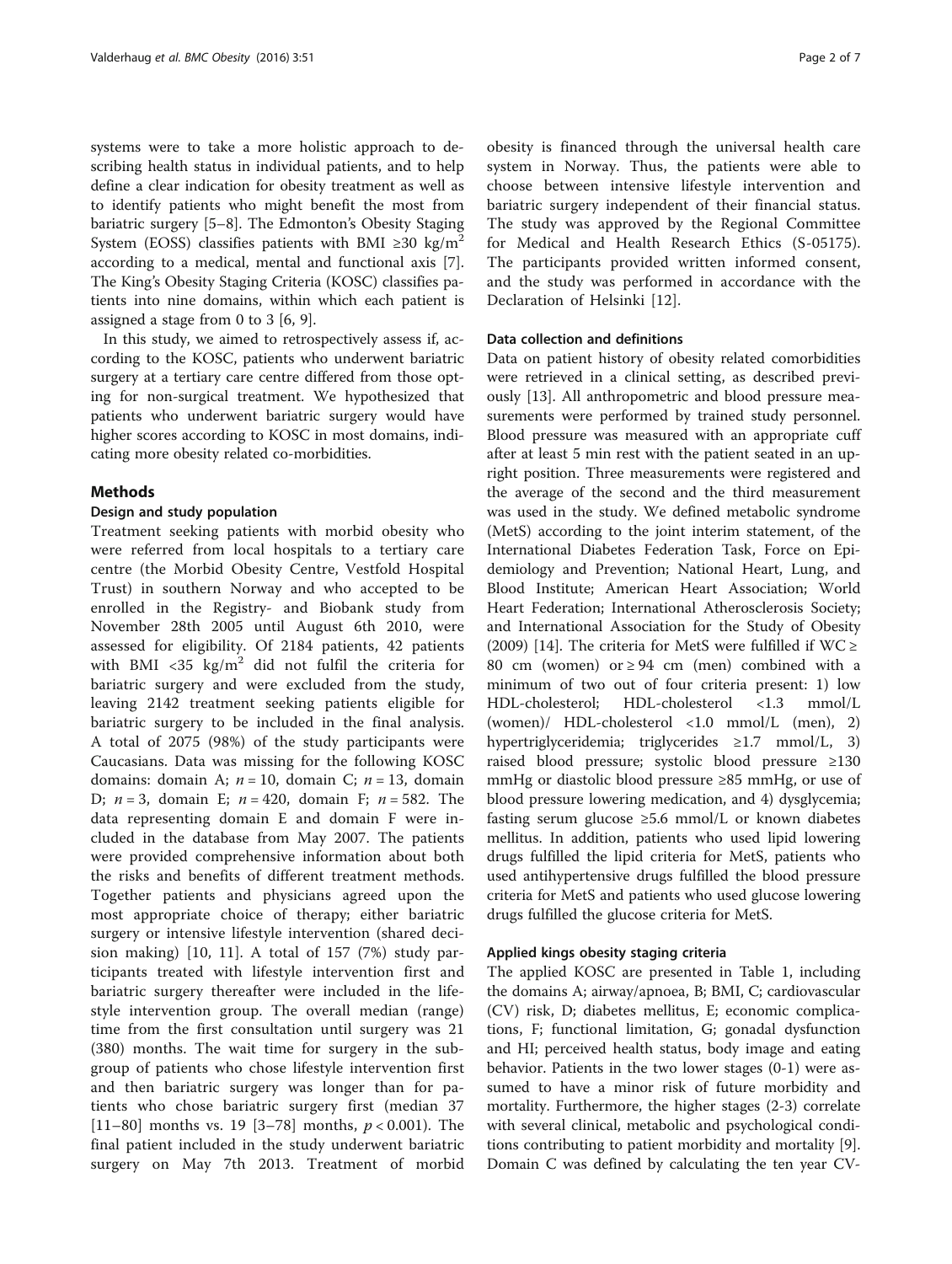<span id="page-2-0"></span>

|  |  | Table 1 King's obesity staging criteria as applied in the 2142 consecutive treatment seeking patients with morbid obesity |  |
|--|--|---------------------------------------------------------------------------------------------------------------------------|--|
|  |  |                                                                                                                           |  |

| Criteria |                                          | Stage 0<br>Normal health                      | Stage 1<br>At risk of disease                | Stage 2<br>Established disease          | Stage 3<br>Advanced<br>disease     |  |
|----------|------------------------------------------|-----------------------------------------------|----------------------------------------------|-----------------------------------------|------------------------------------|--|
|          | A Airways                                | Normal<br>Neck $<$ 43 cm                      | Mild OSA<br>Neck $\geq$ 43 cm<br>Asthma/COPD | Requires CPAP                           |                                    |  |
|          | B BMI                                    | $NA^a$                                        | 35-39.9 kg/m <sup>2</sup>                    | 40-50 kg/m <sup>2</sup>                 | $>50 \text{ kg/m}^2$               |  |
|          | C CV-risk                                | $<10\%$                                       | 10-19%                                       | $\geq$ 20%<br>Stable CAD                |                                    |  |
|          | D Diabetes                               | FPG < 5.6<br>HbA1 < 5.7                       | IFG<br>HbA1c 5.7-6.4%                        | DM <sub>2</sub><br>HbA1c < 9%           | DM <sub>2</sub><br>$HbA1c \geq 9%$ |  |
|          | E Economic complications                 | None                                          | None                                         | Workplace disadvantage                  | Disabled                           |  |
|          | F Functional limitation                  | $\geq$ 3 h moderate physical<br>activity/week | 1-2 h moderate physical<br>activity/week     | <1 h moderate physical<br>activity/week | $\overline{\phantom{a}}$           |  |
|          | G Gonadal dysfunction <sup>b</sup>       | Normal                                        | Hyperandrogenemia <sup>c</sup>               | PCOS <sup>d</sup>                       |                                    |  |
|          | H Perceived Health status, body<br>Image | Normal                                        | Anxiety/depression without<br>medication     | Psycoactive drugs<br>Eating disorder    |                                    |  |

OSA, obstructive sleep apnea, COPD, chronic obstructive pulmonary disease, CPAP, continuous positive airway pressure, BMI, body mass index, CV-risk, ten years risk of cardiovascular disease (Framingham risk assessment), CAD, coronary artery disease, FPG, fasting plasma glucose, IFG, impaired fasting glucose, DM2, diabetes mellitus type 2, PCOS, polycystic ovarian syndrome<br><sup>a</sup> Patients with BMI < 35 kg/m<sup>2</sup> (n = 42) were excluded from the analysis since they did not fulfil the criteria for bariatric surgery

**b**Female participants

c Hyperandrogenemia denotes a free testosterone index (FTI) above the normal range (FTI > 0.6). FTI was calculated by the formula 100 x serum testosterone (nmol/L) / sex hormone binding globulin (SHBG, nmol/L)

<sup>d</sup>Women with known PCOS and those with an FTI > 0.6 or hirsutism combined with oligo- / anovulation were classified as having PCOS

risk according to the Framingham risk score equation [[14\]](#page-6-0). Domain E was defined according to working status as given by the public social benefit welfare system in Norway. Patients who were unable to work full time or were unemployed were classified as stage 2, and patients who received disability pension were classified as stage 3. We used levels of physical activity to define functional limitations (domain F), with less than one hour moderate or vigorous physically activity each week classified as stage 2 (physically inactive). Data on gonadal function were available for women only (domain G). Data on perceived health status and body image were combined to obtain the best possible data set (domain HI). Patients who reported anxiety or depression as baseline, but who did not use medication, were classified as stage 1. Those patients taking antidepressive or antipsychotic medication or had an eating disorder were classified as stage 2.

# Statistical analysis

Data are presented as mean (standard deviation [SD]) or proportions (%). Continuous variables were compared using independent samples t-test and categorical variable using either  $\chi^2$  test or Fisher's exact test, as appropriate. Univariable and multivariable logistic regression analyses were used to assess the associations between KOSC and obesity treatment. In the risk assessment, we compared patients with lower risk of disease (stage 0-1) with patients with higher risk (stage 2-3). We also performed sub-analyses for domain B comparing stage 2 (BMI 40–50  $\text{kg/m}^2$ ) and stage 3

 $(BMI > 50 \text{ kg/m}^2)$  with stage 1, reference (BMI 35-39,9 kg/ m<sup>2</sup>) and for domain D comparing patients in stage 1 (IFG or HbA1c 5.7–6.4%), stage 2 (type 2 diabetes and HbA1c <9%) and stage 3 (type 2 diabetes and HbA1c ≥9%) with stage 0 (normal glucose metabolism, reference). P-values <0.05 were considered statistically significant. All analyses were performed using IBM SPSS statistics 22.

# Results

A total of 2142 consecutive treatment seeking patients were included in the analyses. Of these, 1329 (62%) patients chose lifestyle intervention and 813 (38%) opted for bariatric surgery (Table [2\)](#page-3-0). Compared to those who underwent lifestyle intervention, the patients treated with bariatric surgery were approximately two years younger, had a higher BMI, had a higher proportion of current smokers as well as a lower ten year estimated risk of incident cardiovascular disease (CVD). The proportions of patients with obstructive sleep apnea (OSA), type 2 diabetes, hypertension, coronary artery disease and MetS did not differ significantly between groups (Table [2\)](#page-3-0). Patients who developed obesity before 20 years of age were more likely to choose bariatric surgery first than the patients who developed obesity as adults (i.e. ≥20 years of age) (65% vs. 55%,  $p < 0.001$ ).

Figure [1](#page-4-0) shows that patients with a BMI  $\geq$  40 kg/m<sup>2</sup> had 85% increased odds of choosing bariatric surgery, whereas physical inactivity was associated with 29% increased odds of bariatric surgery (reference lifestyle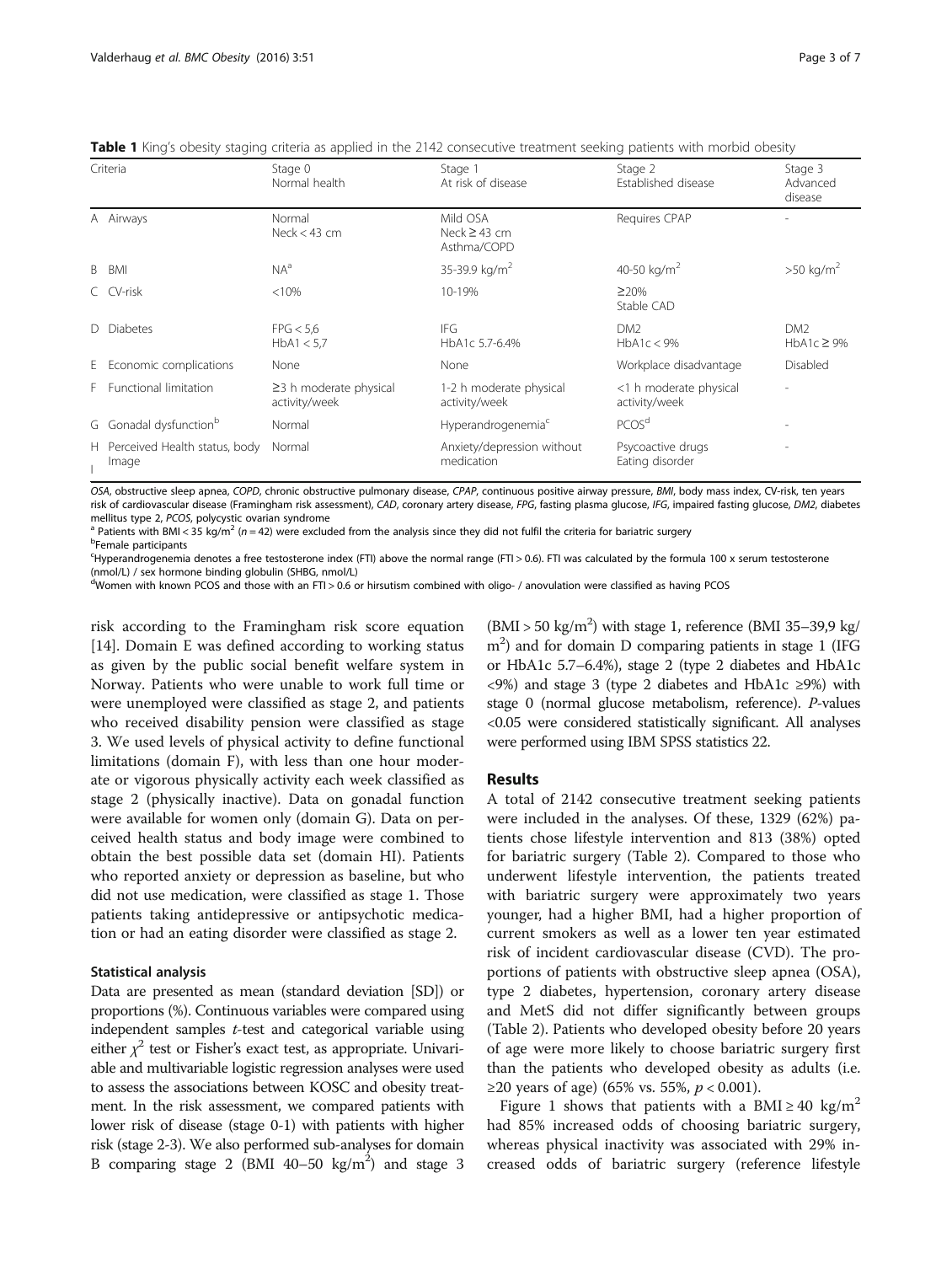<span id="page-3-0"></span>**Table 2** Characteristics of 2142 consecutive treatment seeking patients stratified by treatment choice

|                                        | Lifestyle  | Bariatric surgery | $P$ value |
|----------------------------------------|------------|-------------------|-----------|
| $\mathsf{N}$                           | 1329 (62%) | 813 (38%)         |           |
| Age, yrs                               | 44 (13)    | 42 (11)           | < 0.001   |
| Female gender                          | 870 (66%)  | 548 (67%)         | 0.371     |
| OSA                                    | 250 (19%)  | 151 (19%)         | 0.909     |
| CPAP                                   | 183 (14%)  | 92 (11%)          | 0.110     |
| COPD or Asthma                         | 61 (5%)    | 29 (4%)           | 0.269     |
| Waist circumference, cm                | 130 (14)   | 133(14)           | < 0.001   |
| BMI, $kg/m2$                           | 43.8 (5.8) | 45.4(6.0)         | < 0.001   |
| Hypertension                           | 802 (60%)  | 498 (61%)         | 0.648     |
| Ten year cardiovascular risk, %        | 10.7(10.6) | 9.4(9.2)          | 0.004     |
| Coronary artery disease                | 66 (5%)    | 30 (4%)           | 0.196     |
| Current smoker                         | 333 (25%)  | 239 (29%)         | 0.031     |
| Metabolic syndrome                     | 921 (69%)  | 588 (72%)         | 0.143     |
| HbA1c, %                               | 6.1(2.2)   | 6.1(1.3)          | 0.769     |
| Type 2 diabetes                        | 405 (31%)  | 253(31%)          | 0.772     |
| Family history diabetes                | 429 (32%)  | 283 (35%)         | 0.237     |
| Workplace disadvantages                | 274 (21%)  | 187 (23%)         | 0.194     |
| Disabled                               | 307 (23%)  | 162 (20%)         | 0.085     |
| <1 h moderate physical activity / week | 386 (39%)  | 198 (35%)         | 0.142     |
| Hyperandrogenemia <sup>a</sup>         | 377 (43%)  | 230 (42%)         | 0.620     |
| PCOS <sup>a</sup>                      | 121 (14%)  | 72 (13%)          | 0.692     |
| Anxiety/depression                     | 542 (41%)  | 327 (40%)         | 0.821     |
| Eating disorder                        | 87 (7%)    | 54 (7%)           | 0.929     |
| Psychoactive drug                      | 243 (18%)  | 149 (18%)         | 0.954     |

Data are presented as mean (SD) or n (%). OSA Obstructive sleep apnea, CPAP continuous positive airway pressure, COPD chronic obstructive pulmonary disease, BMI body mass index, PCOS polycystic ovarian syndrome

<sup>a</sup>Female participants

intervention). In addition, patients with ≥20% risk of CVD had 32% lower odds of bariatric surgery than those with < 20% risk of CVD. Among patients with  $\geq$ 20% increased CV-risk, the 105 patients treated with bariatric surgery were on average four years younger than the 241 patients treated with intensive lifestyle intervention (age 54 [\[6](#page-6-0)] vs. 58 [[7\]](#page-6-0) years,  $p < 0.001$ , respectively). After adjustments for age and gender, only higher stages of BMI remained significantly associated with subsequent bariatric surgery (OR 1.81 [95% CI 1.46, 2.27]). After stratification by gender, having a BMI ≥ 40 kg/m<sup>2</sup> was associated with higher odds of subsequent bariatric surgery than  $BMI < 40$  kg/m<sup>2</sup> in both women and men (OR [95% CI] 1.77 [1.37, 2.30] and 2.07 [1.38, 3.13]). Conversely, compared with being physically active for a minimum of one our each week, being physically inactive was associated with subsequent bariatric surgery in women, but not in men (1.36 [1.05, 1.78] and 1.12 [0.76, 1.65]).

Compared with patients with minor health risk in the BMI domain (Domain B, stage 1), patients within both stage 2 and stage 3 were more likely to undergo bariatric surgery (stage 2: 1.71 [1.37, 2.15] and stage 3: 3.22 [1.73, 3.14], respectively). In the diabetes domain (Domain D), conversely, patients within stage 2 (but not stage 3) were more likely to undergo bariatric surgery compared to patients without diabetes (stage 2: 1.24 [1.00, 1.54] and stage 3: 0.89 [0.57, 1.39]).

# **Discussion**

The main finding of this retrospective study of 2142 treatment seeking patients was that only obesity grade 3 (BMI  $\geq$  40 kg/m<sup>2</sup>) was significantly associated with increased odds of undergoing bariatric surgery as the primary treatment for morbid obesity. Conversely, increased risk of CVD was associated with lower odds of opting for surgical treatment. To the best of our knowledge this is the first study to assess, using a holistic obesity staging system, if patients opting for bariatric surgery differ from those choosing conservative treatment. Importantly, the KOSC were applied retrospectively and did not influence treatment choice. The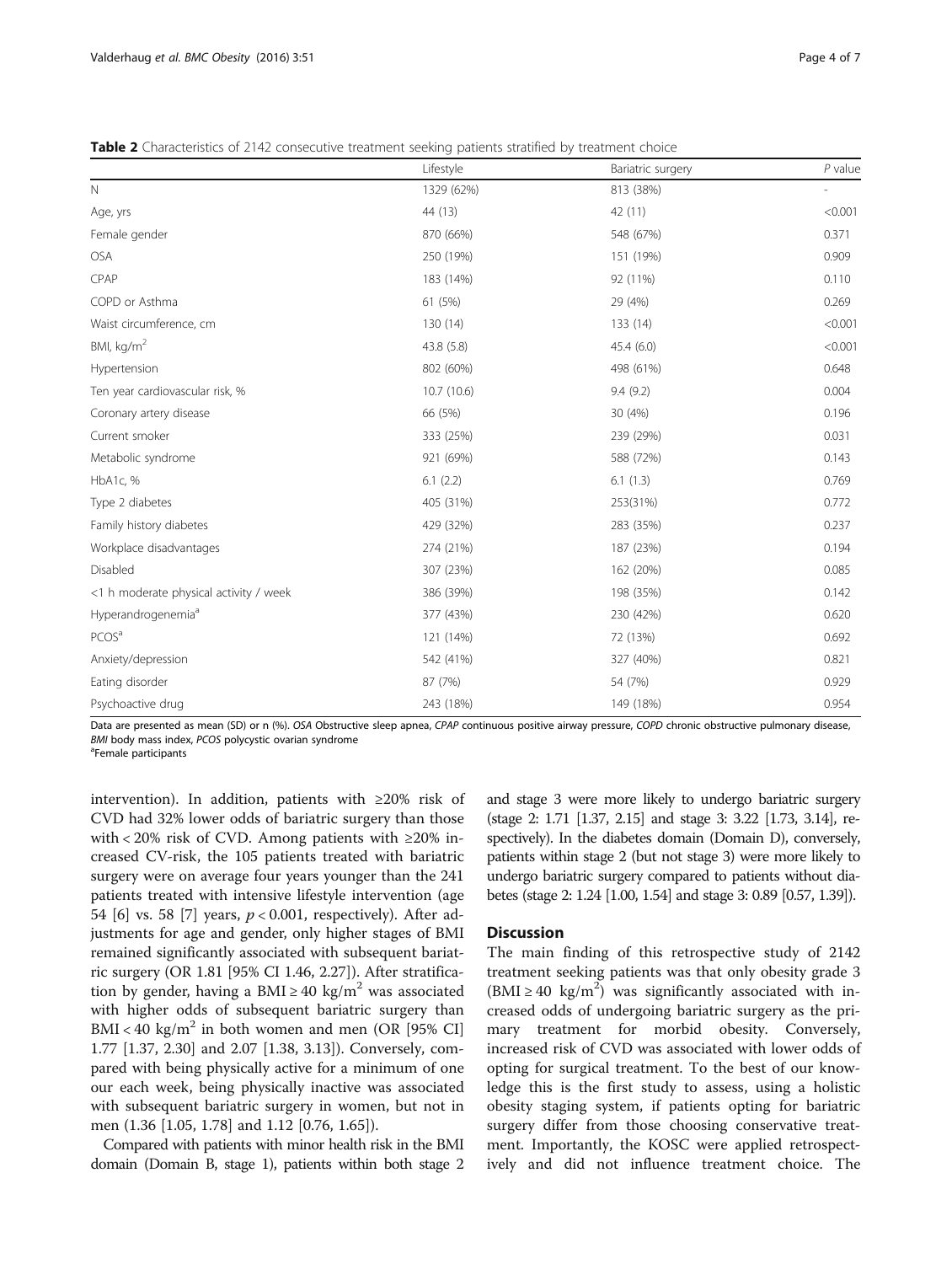<span id="page-4-0"></span>

patients and the multidisciplinary team took part in a shared decision-making process [[11\]](#page-6-0). We could not confirm our hypothesis that surgical patients would have higher scores in most domains of the KOSC.

The surgical patients had a slightly lower 10-year risk of CVD (9.4% vs 10.6%) than patients who chose lifestyle intervention. This might partly be explained by the lower mean age in the surgical group, as well as by the fact that some clinicians may regard high age (e.g.,  $> 60$ years) as a relative contraindication against surgery. Our results support the notion that older patients tend to choose lifestyle intervention rather than weight loss surgery. On the other hand, compared with lifestyle intervention, undergoing bariatric surgery as treatment for morbid obesity was associated with significantly reduced mortality-risk even in patients aged 55–74 years according to a recently published study [\[15](#page-6-0)]. Thus, age alone should not be considered a contraindication in the preoperative risk-assessment for bariatric surgery. Importantly, although high-risk patients in general might benefit more from bariatric surgery, very high risk patients may also have an increased risk of early postoperative complications and death [\[16\]](#page-6-0). Accordingly, an individual's risk of a future CV-event, as well as the postoperative risk of complications, should be systematically assessed and discussed with the patient and surgeon before a treatment decision is taken.

There is convincing evidence that bariatric surgery is associated with resolution of type 2 diabetes or improved glycemic control [\[17](#page-6-0)–[20](#page-6-0)]. By contrast, the possible long-term beneficial effects of bariatric

surgery on diabetes and its complications are less well documented. Our retrospective analysis indicates that the presence of diabetes (stage 2–3) did not significantly influence treatment choice, although patients with diabetes and an HbA1c below 9.0% (stage 2), had slightly higher odds (24%) of choosing bariatric surgery than lifestyle treatment. This might indicate that the beneficial effects of bariatric surgery have been under-communicated by our multidisciplinary teams, or that patients with advanced disease were recommended to abstain from surgery due to higher risk of postoperative complications.

A diagnosis of moderate to severe obstructive sleep apnea requiring continuous positive airway pressure (CPAP) treatment (Domain A, stage 2) was not associated with treatment choice, OR 0.79 (95% CI 0.61, 1.03). However, the prevalence of moderate to severe OSA requiring CPAP-treatment (11–14%) in the present analysis is probably underestimated as the data were retrieved at the first patient visit before the systematic work-up for possible co-morbidities (including sleep registrations). A previous clinical trial comparing gastric bypass and intensive lifestyle intervention recruiting patients from the same population showed that 35% and 25% of the patients in the surgical and lifestyle groups had moderate to severe OSA, indicating the need for CPAP-treatment [\[21](#page-6-0)].

Avoiding inactivity may reduce all-cause mortality, and increased levels of physical activity have been reported after bariatric surgery [[22](#page-6-0), [23](#page-6-0)]. In our analysis, patients with less than one hour physical activity per week were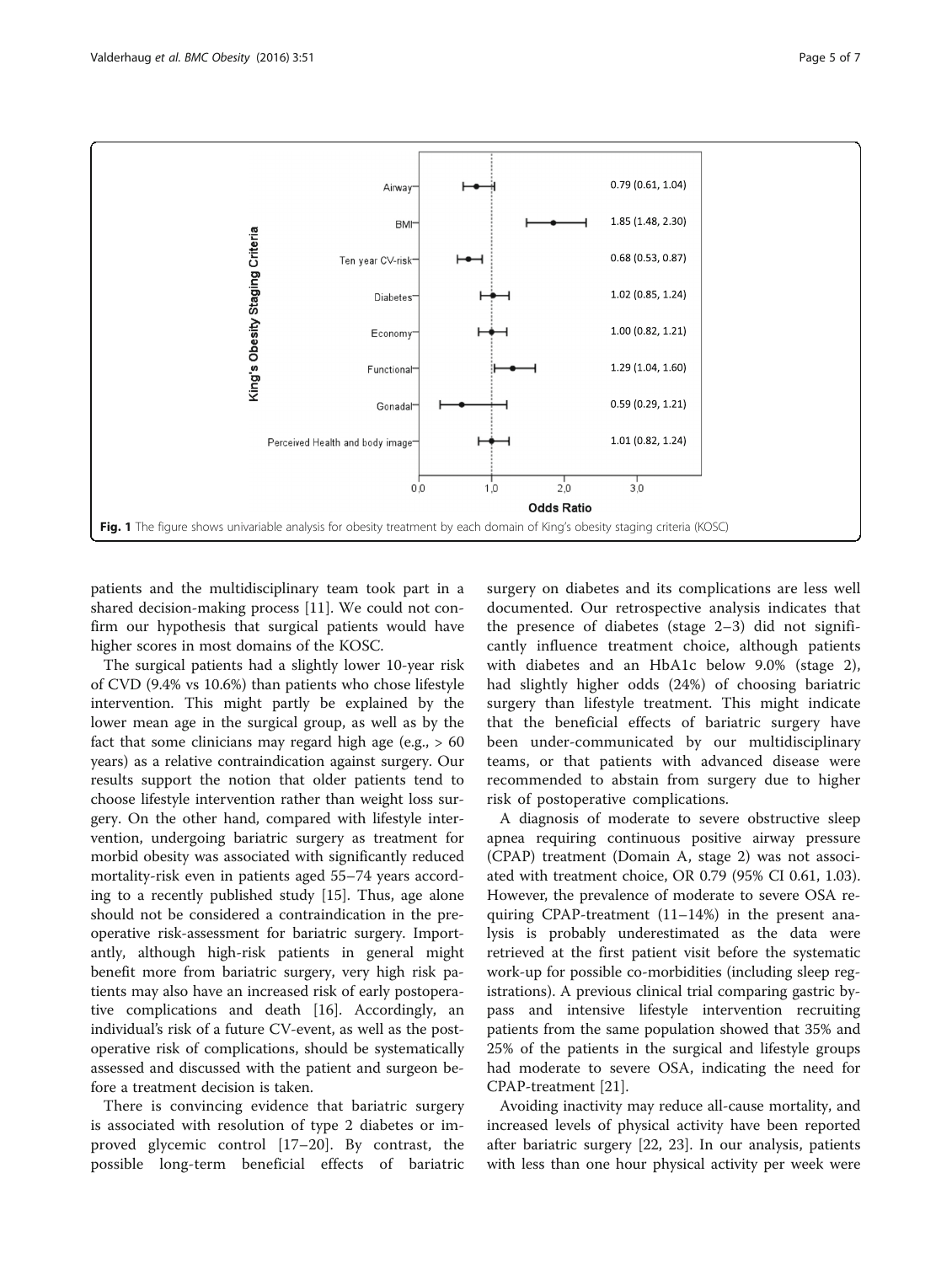more likely to undergo bariatric surgery than lifestyle intervention. However, although physical inactivity was moderately associated with subsequent bariatric surgery in the univariable analysis, this association should be interpreted with caution. After adjustments for age and gender, physical inactivity was no longer significantly associated with increased odds of having bariatric surgery. Furthermore, stratification by gender showed that this association was significant in women only. Whether physical inactivity should be a criterion favoring bariatric surgery remains open for discussion.

The economy domain (Domain E) was defined according to working status as given by the public social welfare system in Norway. We were not able to distinguish between the two lower stages in Domain E, and workplace disadvantage was classified into stage 2 whereas being disabled was classified into stage 3. This classification might have overestimated the workplace disadvantage from severe obesity as other possible causes were not available. Two other studies have prospectively assessed the financial aspects of obesity before and after bariatric surgery [[9, 20](#page-6-0)]. Both of these studies presented self-reported information from patients prior to surgery and 12 months after surgery. Although one of the studies reported improvements in the economy domain after surgery [[20\]](#page-6-0), the other did not [\[9\]](#page-6-0).

Whether data on gonadal status may facilitate obesity treatment choice in patients with morbid obesity is not clear. In a recently published study of women with morbid obesity, androgen status normalized after gastric bypass surgery, but the hormonal changes did not reverse metabolic abnormalities [\[24](#page-6-0)]. The present study assessed the gonadal domain in women, with the prevalence of hyperandrogenemia and PCOS not differing significantly between treatment groups.

At present, there is no consensus on the therapeutic consequences of a psycological evaluation of patients with severe obesity. Psychological factors or motivation for obesity treatment were not measured in the present study. However, the patients in the surgery group had a longer duration of obesity and possibly a prolonged period of unsuccessful conservative obesity treatment. In accordance with the results of a previous review by Wadden et al., a large proportion (aproximately 40%) of the patients in our cohort reported a lifetime history of symptoms of either anxiety or depression, with no difference between treatment groups [[25](#page-6-0)]. Although mental health and affective symptoms often improve after bariatric surgery, it is questionable whether patients with serious psychological symptoms benefit from bariatric surgery, and should rather as such abstain from surgery [[26](#page-6-0), [27\]](#page-6-0). A survey of psycological assessment of bariatric surgery applicants showed that psyhologists differed in their preoperative evaluations, with the respondents

recommending either the delay or denying of surgery for between zero and 60% of the candidates. [\[28](#page-6-0)].

# Strengths and limitations

The major strength of this study is the large cohort of consecutively included treatment seeking Caucasian patients (97%) with morbid obesity. Limitations include the retrospective design of the study. Furthermore, the results may not be generalized to individuals of other ethnicities. Moreover, the study participants received treatment between 2005 and 2010, a period in which our multidisciplinary team tended to focus more on weight loss, whereas subsequently our focus has been more on comorbidities when discussing with patients the outcomes of treatment. Separate analysis of the missing data of domain E and F showed that the patients with missing data were comparable with patients with available data in terms of age, BMI and gender distribution (data not shown). The relatively long wait time between baseline and bariatric surgery might have favored an initial non-surgical treatment choice. On the other hand, given that the wait time for patients who chose lifestyle intervention first was even longer than for patients who chose bariatric surgery, wait time for surgery has probably not influenced the treatment choice in this study. Finally, each patient was informed about risks and benefits by a multidisciplinary team including an internist, while a surgeon was not consulted if the patient opted for nonsurgical treatment. We cannot rule out that this might have favored a higher proportion of patients opting for intensive lifestyle intervention as first-line treatment.

# Conclusion

BMI was the strongest KOSC-domain associated with the choice of subsequent bariatric surgery after a shared decision making process. This study assessed the KOSC retrospectively and cannot therefore provide information on the usage of KOSC as a clinical tool designed to select patients for lifestyle intervention or bariatric surgery. Future prospective outcome studies are necessary to assess the applicability of the KOSC in terms of supporting the most appropriate treatment choice as a part of the shared decision making process.

#### Abbreviations

BMI: Body mass index; CV: Cardiovascular; DM: Diabetes mellitus; KOSC: Kings obesity staging criteria; MeTs: Metabolic syndrome; PCOS: Polycystic ovarial syndrome

#### Acknowledgements

We acknowledge the contribution of the staff at Morbid Obesity Centre, Vestfold Hospital Trust, for their persistent data collection efforts. Thanks are also due to Matthew McGee for proofreading the manuscript.

# Funding

This study was funded by the Vestfold Hospital Trust.